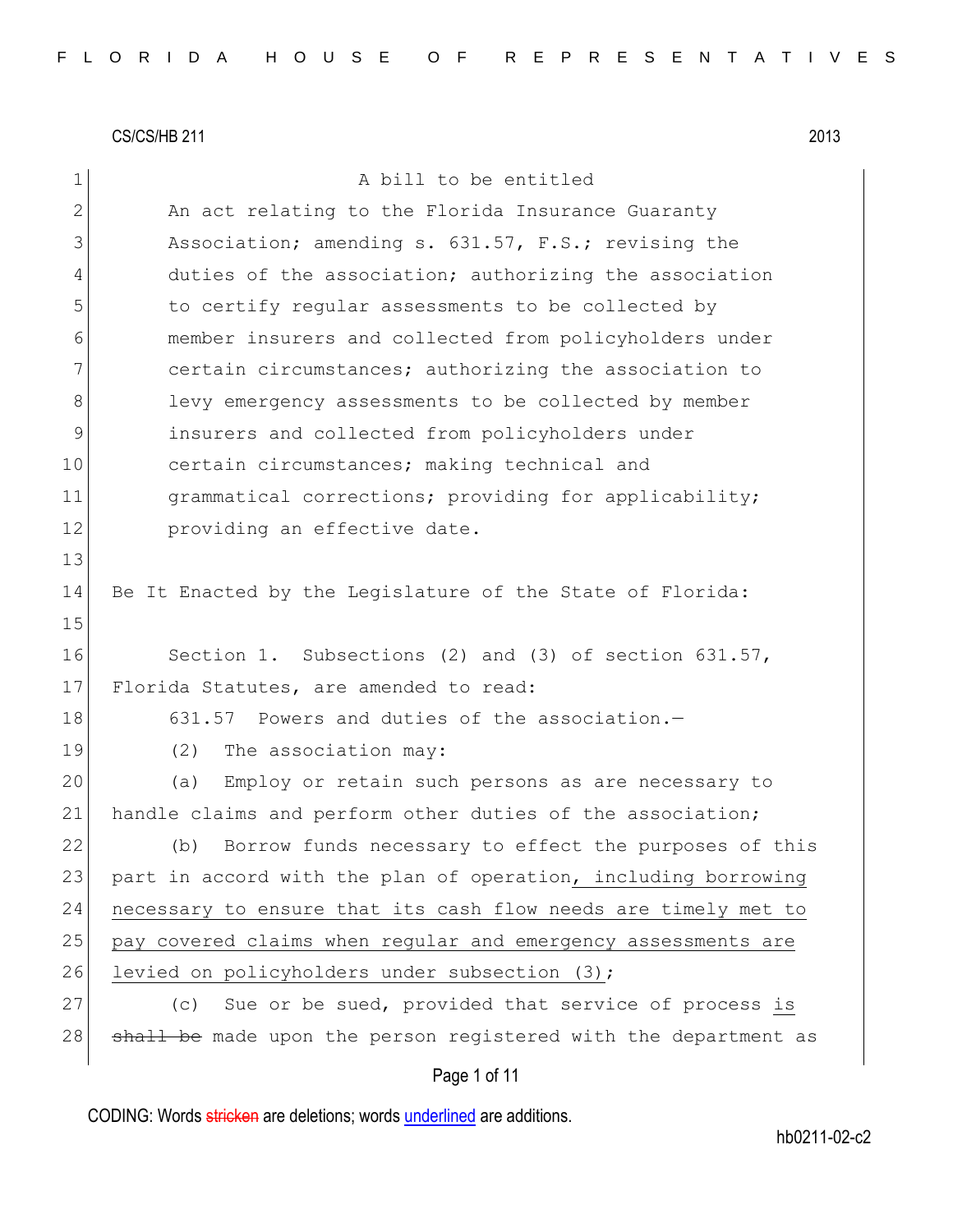29 agent for the receipt of service of process; and

30 (d) Negotiate and become a party to such contracts as are  $31$  necessary to carry out the purpose of this part. Additionally, 32 The association may also enter into such contracts with a 33 municipality, a county, or a legal entity created pursuant to s. 34 163.01(7)(q) as are necessary in order for the municipality, 35 county, or legal entity to issue bonds under s. 631.695. In  $36$  connection with the issuance of  $\frac{1}{2}$  such bonds and the entering 37 into of any such necessary contracts, the association may agree 38 to such terms and conditions as the association deems necessary 39 and proper.

40 (3)(a) To the extent necessary to secure the funds for the 41 respective accounts paying for the payment of covered claims, to  $42$  pay the reasonable costs to administer such accounts the same, 43 and to the extent necessary to secure the funds for the account 44 specified in s. 631.55(2)(b) or to retire indebtedness, 45 including, without limitation, the principal, redemption 46 premium, if any, and interest on, and related costs of issuance 47 of, bonds issued under s. 631.695 and the funding of any 48 reserves and other payments required under the bond resolution 49 or trust indenture pursuant to which such bonds have been 50 issued, the office, upon certification of the board of 51 directors, shall levy regular assessments in the proportion that 52 each insurer's net direct written premiums in this state in the 53 classes protected by the account bears to the total of the said 54 net direct written premiums received in this state by all such 55 insurers for the preceding calendar year for the kinds of 56 insurance included within such account. Regular assessments

## Page 2 of 11

CODING: Words stricken are deletions; words underlined are additions.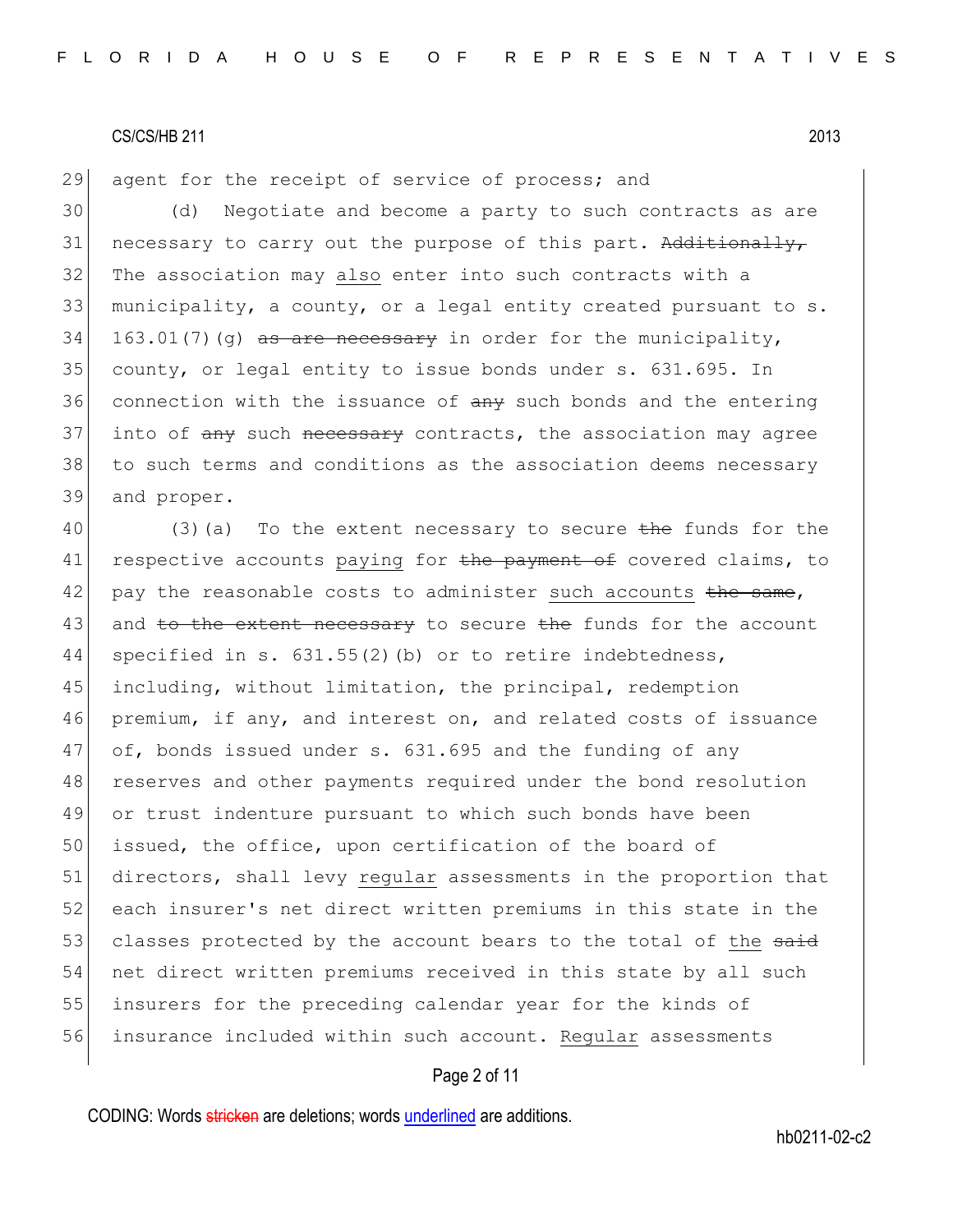57 shall be remitted to and administered by the board of directors 58 in the manner specified by the approved plan. Each insurer so 59 assessed has <del>shall have</del> at least 30 days' written notice as to 60 the date the assessment is due and payable. Every assessment  $61$  shall be made as a uniform percentage applicable to the net 62 direct written premiums of each insurer in the kinds of 63 insurance included within the account in which the assessment is 64 made. The regular assessments levied against an any insurer may 65 shall not exceed in any one year exceed more than 2 percent of 66 that insurer's net direct written premiums in this state for the 67 kinds of insurance included within such account during the 68 calendar year next preceding the date of such assessments. The 69 Legislature finds and declares that regular assessments paid by 70 an insurer or insurer group as a result of a levy by the office 71 constitute advances of funds from the insurer to the 72 association. An insurer may fully recoup regular assessments 73 levied against prior year premiums by applying a separate 74 recoupment factor to the premium of policies of the same kind or 75 line as were considered by the office in determining the 76 assessment liability of the insurer or insurer group. 77 (b) In lieu of collecting the regular assessment under 78 paragraph (a) from insurers, the association may certify all or 79 part of the assessment to be collected by member insurers and 80 collected from policyholders upon issuance or renewal of

- 81 policies. If the association elects to direct insurers to
- 82 collect the assessment directly from policyholders, the office
- 83 shall issue an order specifying the date that the board requires
- 84 the insurers to begin collecting the assessment, which must be

# Page 3 of 11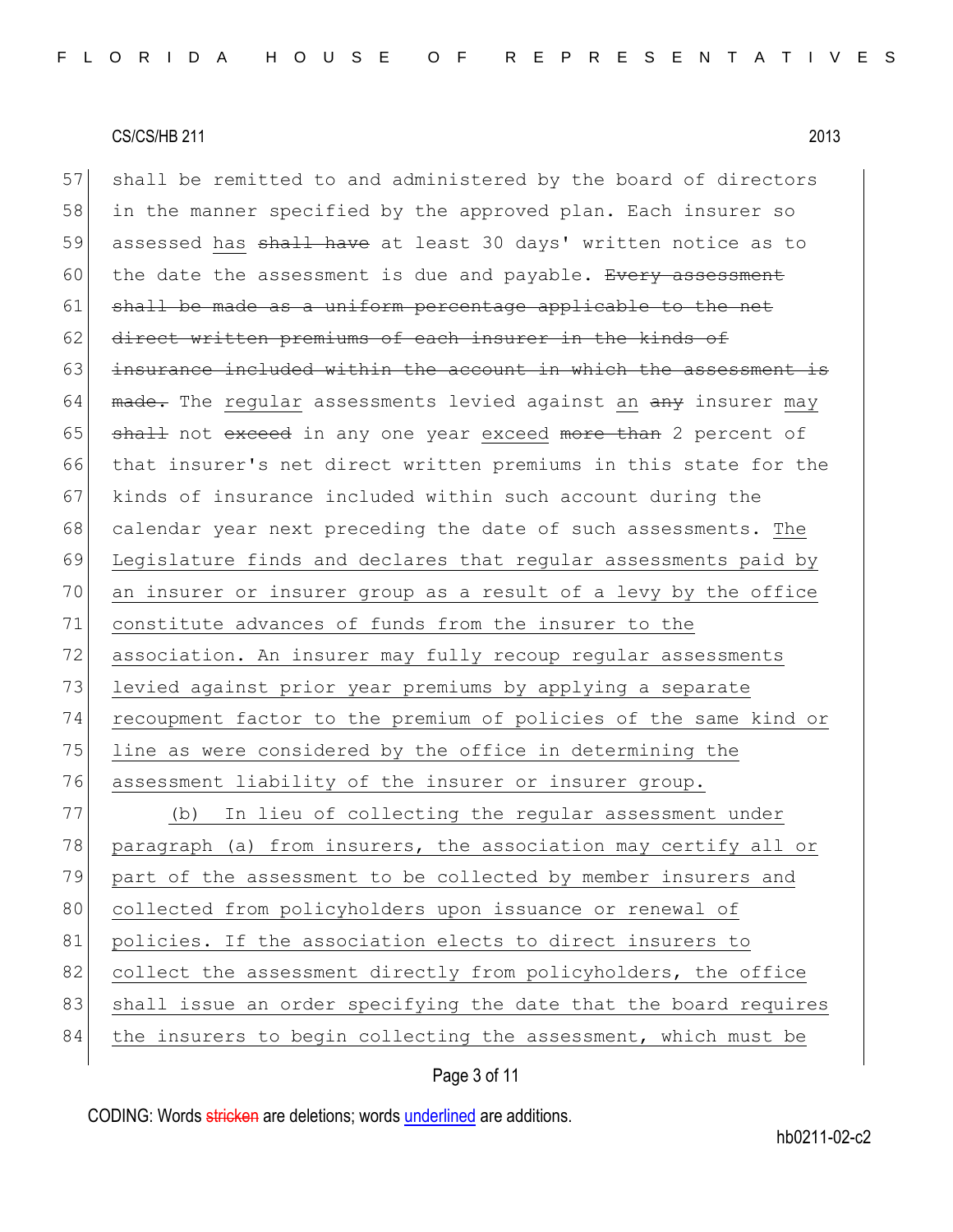85 at least 90 days after the date that the board certifies the 86 assessment. The order must specify a uniform percentage 87 determined by the board, and verified by the office, of the 88 direct written premium for all lines of business in the 89 applicable accounts. The assessment certified in any one 90 calendar year may not exceed 2 percent of the premium. The 91 insurers shall collect such assessments without being affected 92 by any credit, limitation, exemption, or deferment. Assessments 93 collected under this paragraph shall be transferred regularly to 94 the association as set forth in the order levying the 95 assessment. 96  $(c)$   $(b)$  If sufficient funds from regular and emergency such 97 assessments, together with funds previously raised, are not 98 available in any one year in the respective account to make all 99 the payments or reimbursements  $\frac{1}{2}$  then owing to insurers, insureds, 100 or claimants, the funds available shall be prorated and the 101 unpaid portion shall be paid as soon thereafter as funds become 102 available.  $|103|$  (c) The Legislature finds and declares that all 104 assessments paid by an insurer or insurer group as a result of a 105 levy by the office, including assessments levied pursuant to 106 paragraph (a) and emergency assessments, constitute advances of 107 funds from the insurer to the association. An insurer may fully 108 recoup such advances by applying a separate recoupment factor to 109 the premium of policies of the same kind or line as were 110 considered by the office in determining the assessment liability 111 of the insurer or insurer group. 112 (d) No State funds may not  $\theta$  any kind shall be allocated

Page 4 of 11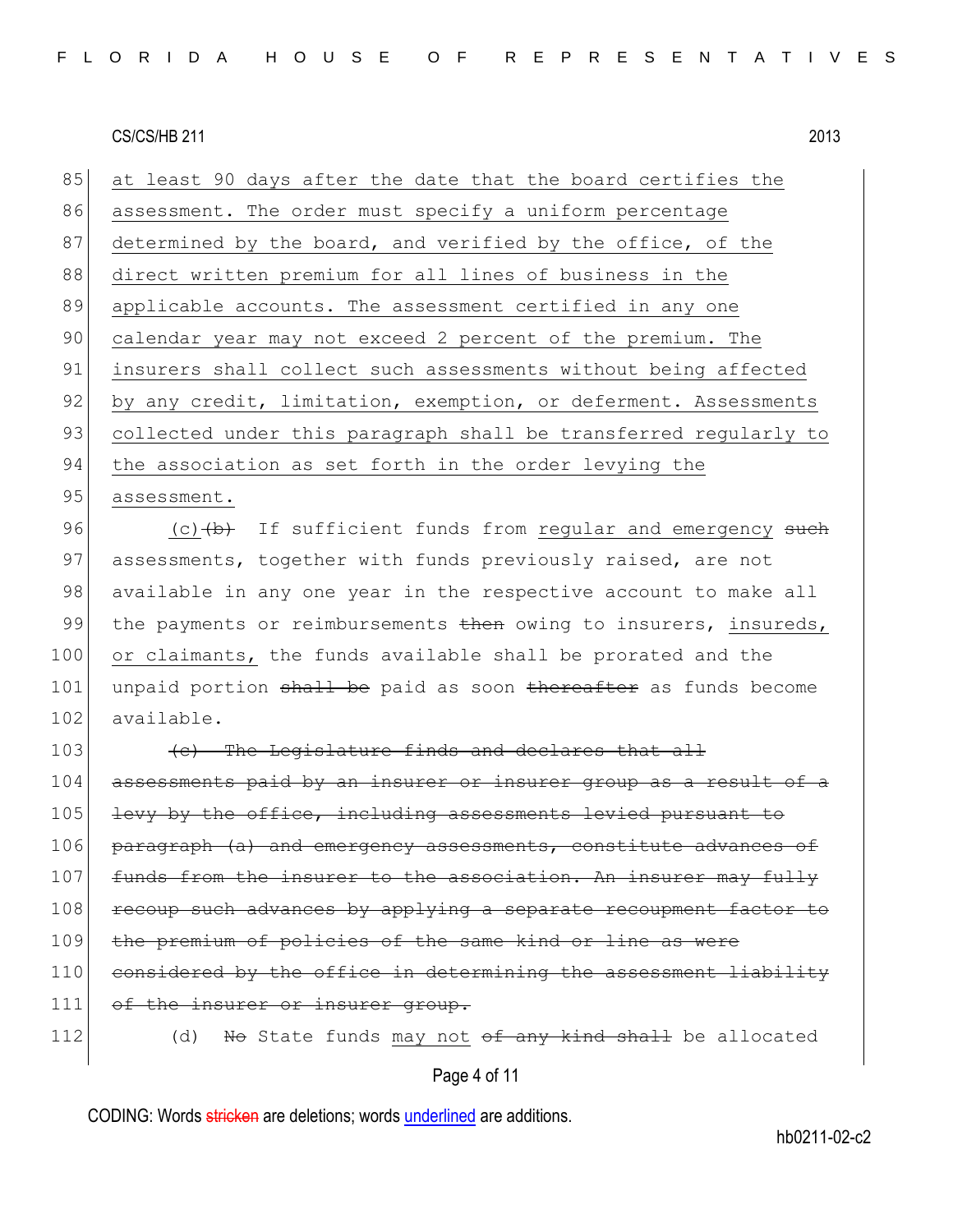113 or paid to the said association or any of its accounts.

114 (e) $\frac{1}{4}$  ... In addition to regular assessments otherwise 115 authorized under  $\pm n$  paragraph (a), and to the extent necessary 116 to secure the funds for the account specified in s.  $631.55(2)$  (b) 117 for the direct payment of covered claims of insurers rendered 118 insolvent by the effects of a hurricane and to pay the 119 reasonable costs to administer such claims, or to retire 120 indebtedness, including, without limitation, the principal, 121 redemption premium, if any, and interest on, and related costs 122 of issuance of, bonds issued under s. 631.695 and the funding of 123 any reserves and other payments required under the bond 124 resolution or trust indenture pursuant to which such bonds have 125 been issued, the office, upon certification of the board of 126 directors, shall levy emergency assessments to be collected by 127 member insurers and collected from policyholders upon issuance 128 or renewal of policies upon insurers holding a certificate of 129 authority. Pursuant to such levy, the office shall issue an 130 order specifying the date the board requires the insurers to 131 begin collecting the assessment, which must be at least 90 days 132 after the date the office levies the assessment. The order must 133 specify a uniform percentage determined by the board, and 134 verified by the office, of the direct written premium for all 135 lines of business in the applicable accounts. The assessment 136 certified in any one calendar year may not exceed 2 percent of 137 the premium. The insurers shall collect such assessments without 138 being affected by any credit, limitation, exemption, or 139 deferment. Assessments collected by insurers under this 140 paragraph shall be transferred regularly to the association as

# Page 5 of 11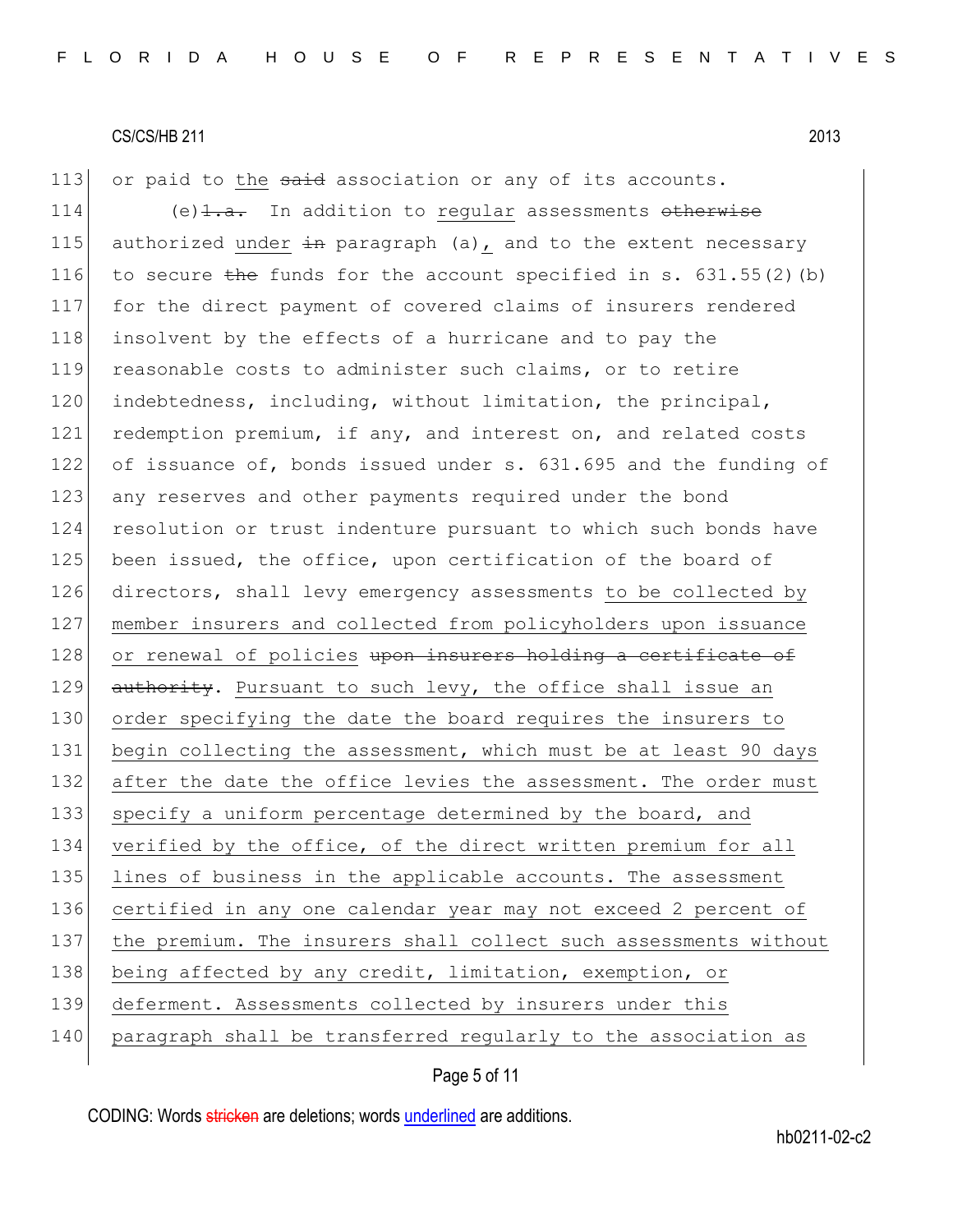141 set forth in the order levying the assessment.

142 1. If, after consultation with its financial advisor, the 143 board determines that it must immediately begin paying the 144 covered claims of one or more insolvent insurers and financing 145 is not reasonably available, it may certify the emergency 146 assessment on insurers in the same manner as set forth in 147 paragraph (a), except that an emergency assessment may be paid 148 by the insurer in a single payment or, at the option of the 149 association, in 12 monthly installments with the first 150 installment being due and payable at the end of the month after 151 the emergency assessment is levied and subsequent installments 152 being due by the end of each succeeding month. The emergency 153 assessments payable under this paragraph by any insurer shall 154 not exceed in any single year more than 2 percent of that 155 insurer's direct written premiums, net of refunds, in this state 156 during the preceding calendar year for the kinds of insurance 157 within the account specified in s.  $631.55(2)(b)$ .

158 2.<del>b.</del> Any Emergency assessments authorized under this 159 paragraph shall be levied by the office only upon insurers 160 **referred to in sub-subparagraph a.,** upon certification as to the 161 need for such assessments by the board of directors. If  $\frac{1}{10}$  the 162 event the board of directors participates in the issuance of 163 bonds in accordance with s. 631.695, emergency assessments shall 164 be levied in each year that bonds issued under s. 631.695 and 165 secured by such emergency assessments are outstanding  $\tau$  in such 166 amounts up to such 2 percent 2-percent limit as required in 167 order to provide for the full and timely payment of the 168 principal of, redemption premium, if any, and interest on, and

## Page 6 of 11

CODING: Words stricken are deletions; words underlined are additions.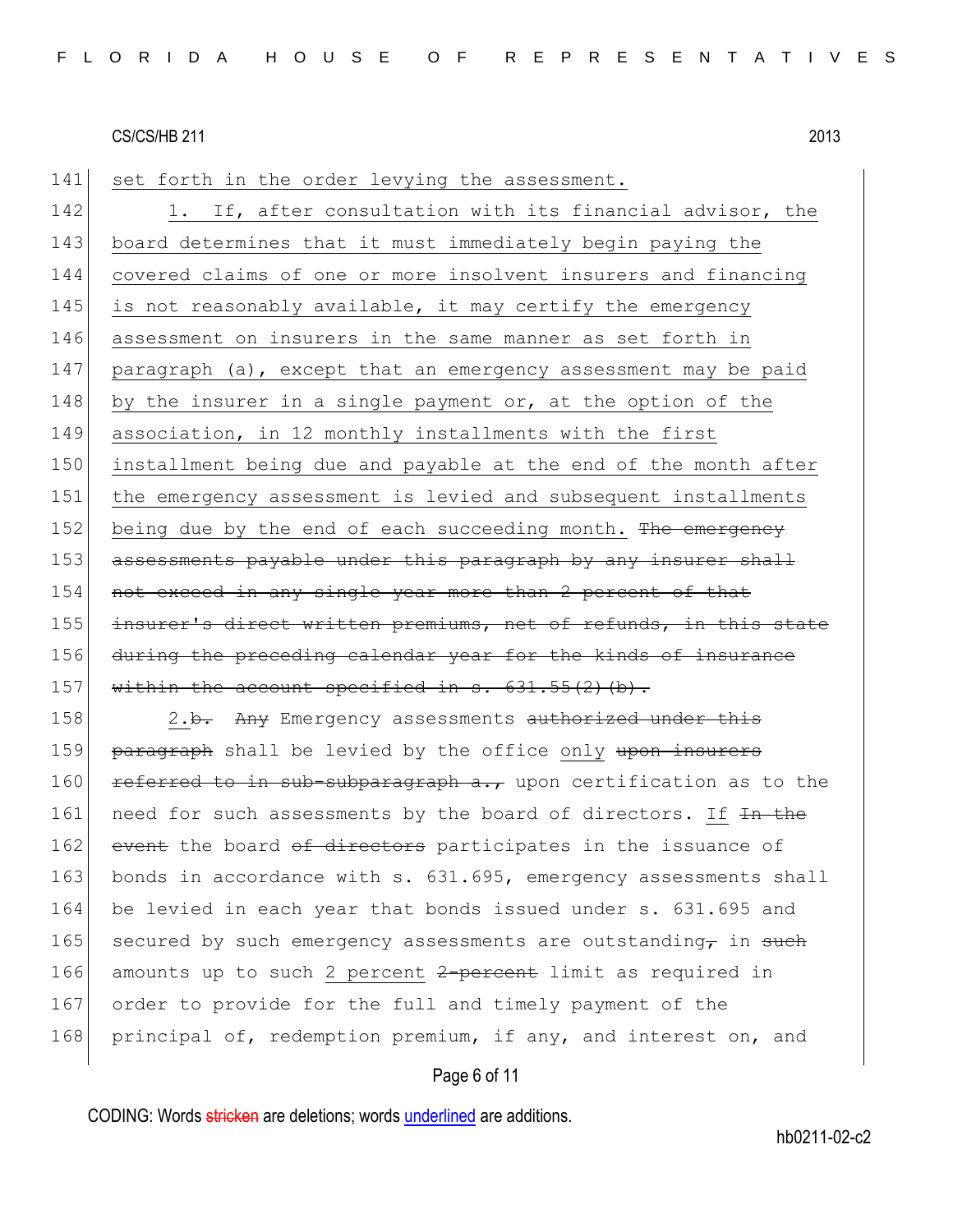169 related costs of issuance of, such bonds. The emergency 170 assessments provided for in this paragraph are assigned and 171 pledged to the municipality, county, or legal entity issuing 172 bonds under s. 631.695 for the benefit of the holders of such 173 bonds, in order to enable such municipality, county, or legal 174 entity to provide for the payment of the principal of, 175 redemption premium, if any, and interest on such bonds, the cost 176 of issuance of such bonds, and the funding of any reserves and 177 other payments required under the bond resolution or trust 178 indenture pursuant to which such bonds have been issued, without 179 the necessity for  $\theta$  any further action by the association, the 180 office, or any other party. If To the extent bonds are issued 181 under s. 631.695 and the association secures determines to 182 secure such bonds by a pledge of revenues received from the 183 emergency assessments, such bonds, upon such pledge of revenues, 184 shall be secured by and payable from the proceeds of such 185 emergency assessments, and the proceeds of emergency assessments 186 levied under this paragraph shall be remitted directly to and 187 administered by the trustee or custodian appointed for the 188 payment of such bonds.

189 c. Emergency assessments under this paragraph may be 190 payable in a single payment or, at the option of the 191 association, may be payable in 12 monthly installments with the 192 first installment being due and payable at the end of the month 193 after an emergency assessment is levied and subsequent 194 installments being due not later than the end of each succeeding  $195$  month. 196 3.<del>d.</del> If emergency assessments are imposed, the report

Page 7 of 11

CODING: Words stricken are deletions; words underlined are additions.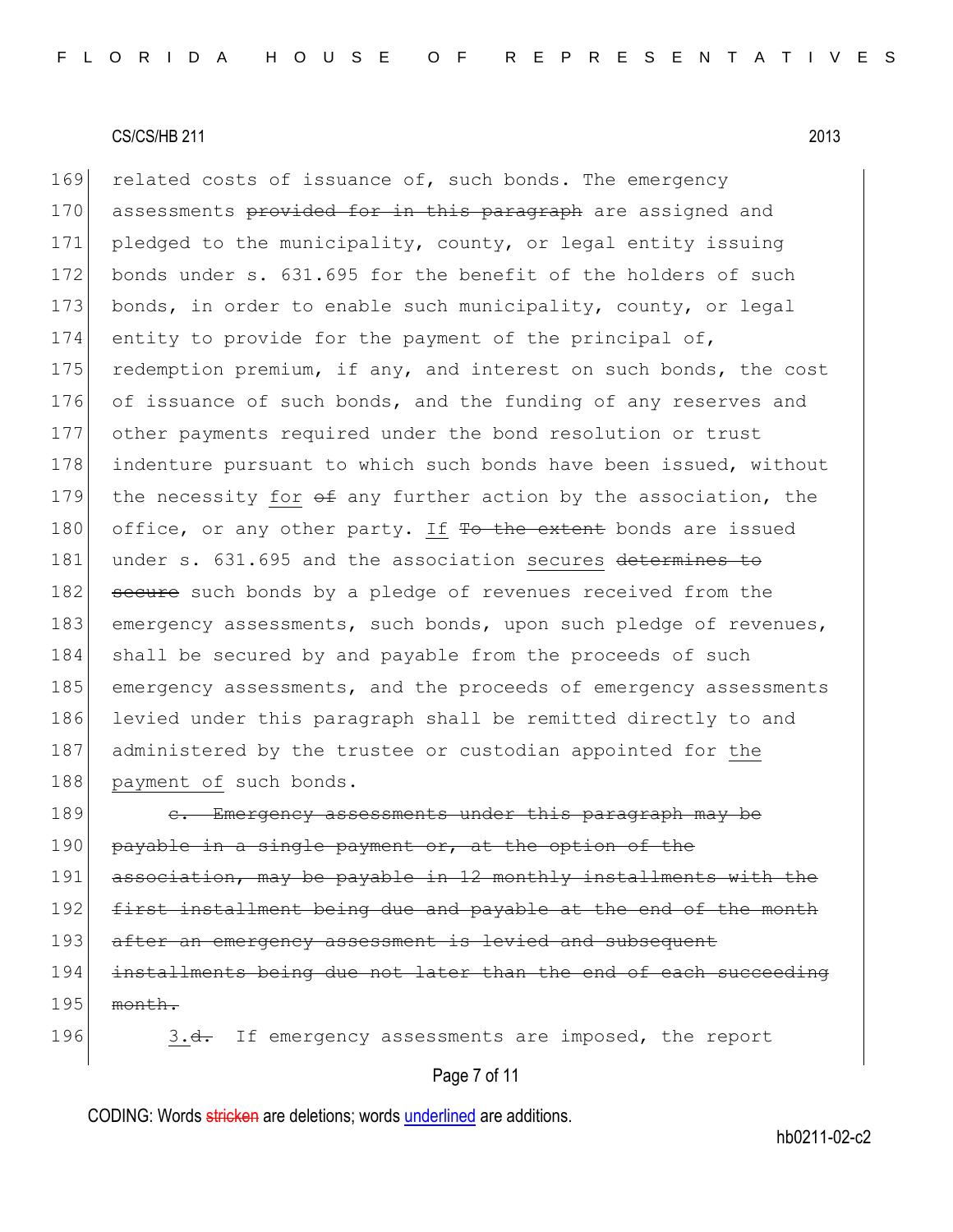197 required by s. 631.695(7) must shall include an analysis of the 198 revenues generated from the emergency assessments imposed under 199 this paragraph.

200 4.e. If emergency assessments are imposed, the references 201 in sub-subparagraph  $(1)(a)3.b.$  and s.  $631.695(2)$  and  $(7)$  to 202 regular assessments levied under paragraph (a) must shall 203 include emergency assessments imposed under this paragraph.

204 5.2. If the board of directors participates in the 205 issuance of bonds in accordance with  $s. 631.695$ , an emergency 206 annual assessment under this paragraph must shall continue while 207 the bonds issued with respect to which the assessment was 208 imposed are outstanding, including any bonds the proceeds of 209 which were used to refund bonds issued pursuant to s.  $631.695$ , 210 unless adequate provision has been made for the payment of the 211 bonds in the documents authorizing the issuance of such bonds.

212 6.3. Emergency assessments under this paragraph are not 213 premium and are not subject to the premium tax, to any fees, or 214 to any commissions. An insurer is liable for all emergency 215 assessments that the insurer collects and shall treat the 216 failure of an insured to pay an emergency assessment as a 217 failure to pay the premium. An insurer is not liable for 218 uncollectible emergency assessments.

219 (f) The recoupment factor applied to policies in 220 accordance with paragraph (a) or subparagraph (e) 1.  $\frac{1}{\text{paragraph}}$ 221  $\leftarrow$  shall be selected by the insurer or insurer group so as to 222 provide for the probable recoupment of both assessments levied 223 pursuant to paragraph (a) and emergency assessments over a 224 period of 12 months, unless the insurer or insurer group, at its

## Page 8 of 11

CODING: Words stricken are deletions; words underlined are additions.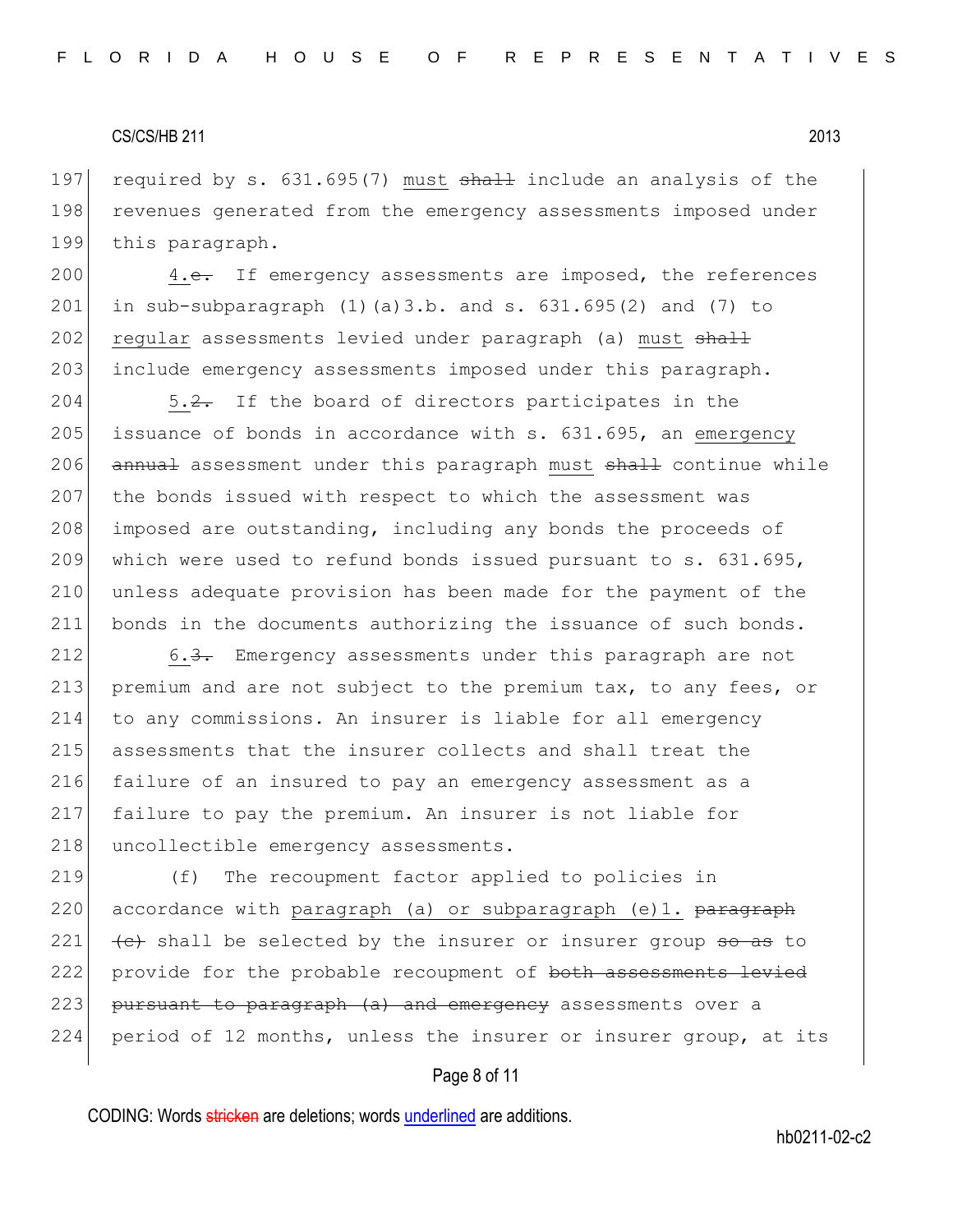225 option, elects to recoup the assessment over a longer period. 226 The recoupment factor applies shall apply to all policies of the 227 same kind or line as were considered by the office in 228 determining the assessment liability of the insurer or insurer 229 group issued or renewed during a 12-month period.

230 1. If the insurer or insurer group does not collect the 231 full amount of the assessment during one 12-month period, the 232 insurer or insurer group may apply recalculated recoupment 233 factors to policies issued or renewed during one or more 234 succeeding 12-month periods.

235 2. If, at the end of a 12-month period, the insurer or 236 insurer group has collected from the combined kinds or lines of 237 policies subject to assessment more than the total amount of the 238 assessment paid by the insurer or insurer group, the excess 239 amount shall be disbursed as follows:

240  $a.\frac{1}{1}$ . If the excess amount does not exceed 15 percent of 241 the total assessment paid by the insurer or insurer group, the 242 excess amount shall be remitted to the association within 60 243 days after the end of the 12-month period in which the excess 244 recoupment charges were collected.

245 b.2. If the excess amount exceeds 15 percent of the total 246 assessment paid by the insurer or insurer group, the excess 247 amount shall be returned to the insurer's or insurer group's 248 current policyholders by refunds or premium credits. The 249 association shall use any remitted excess recoupment amounts to 250 reduce future assessments.

251 3. $\left\langle 3+4\right\rangle$  Amounts recouped pursuant to this paragraph 252 subsection for assessments levied under paragraph (a) due to

## Page 9 of 11

CODING: Words stricken are deletions; words underlined are additions.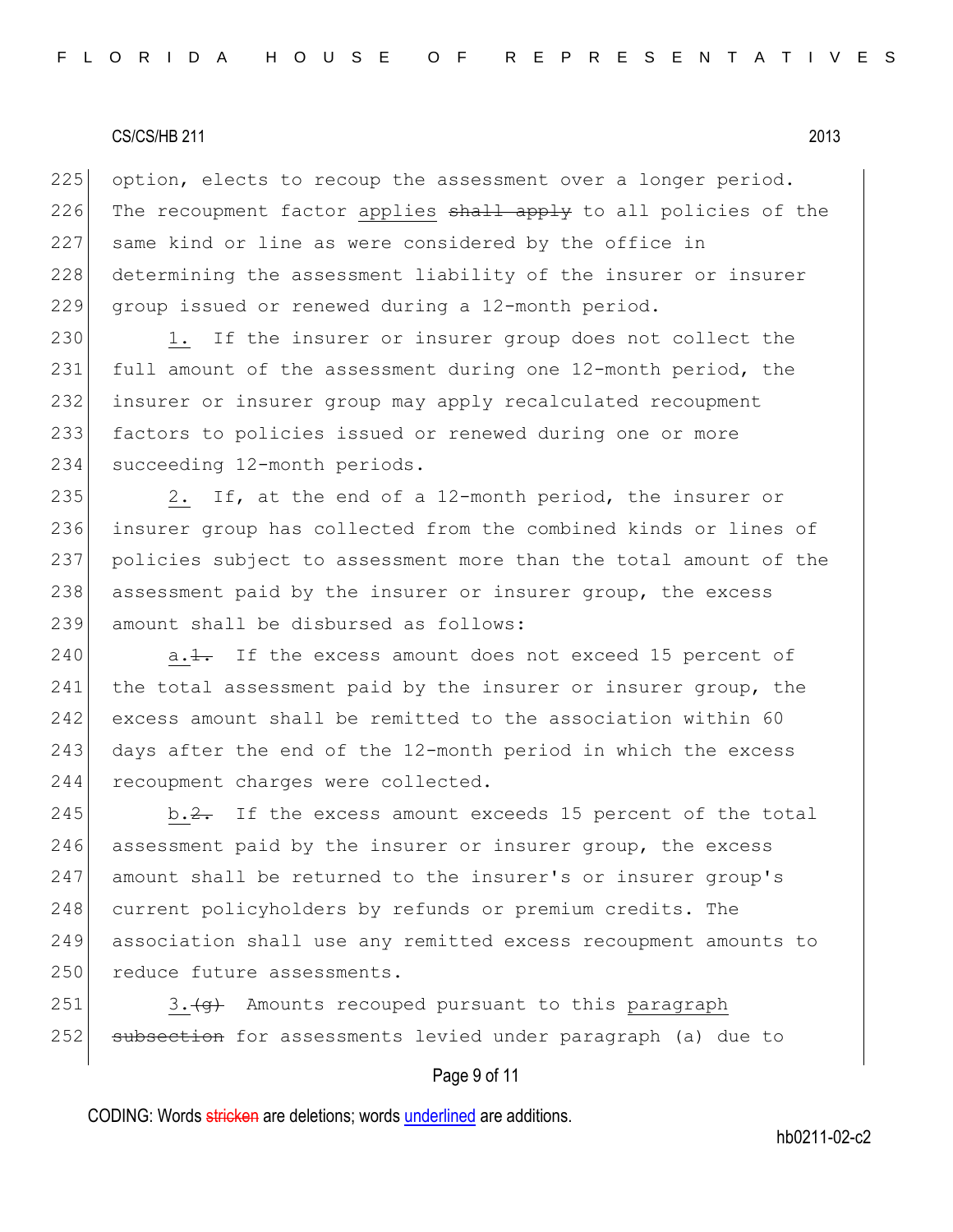253 insolvencies on or after July 1, 2010, are considered premium 254 solely for premium tax purposes and are not subject to fees or 255 commissions. However, insurers shall treat the failure of an 256 insured to pay a recoupment charge as a failure to pay the 257 premium.

258  $\vert$  4.  $\vert$  At least 15 days before applying the recoupment 259 factor to any policies, the insurer or insurer group shall file 260 with the office a statement for informational purposes only 261 setting forth the amount of the recoupment factor and an 262 explanation of how the recoupment factor will be applied. Such 263 statement must shall include documentation of the assessment 264 paid by the insurer or insurer group and the arithmetic 265 calculations supporting the recoupment factor. The insurer or 266 insurer group may use the recoupment factor at any time after 267 the expiration of the 15-day period. The insurer or insurer 268 group need submit only one informational statement for all lines 269 of business using the same recoupment factor.

270  $\vert$  5.  $\langle i \rangle$  Within No later than 90 days after the insurer or 271 insurer group has completed the recoupment process, the insurer 272 or insurer group shall file with the office, for information 273 purposes only, a final accounting report documenting the 274 recoupment. The report must shall provide the amounts of 275 assessments paid by the insurer or insurer group, the amounts 276 and percentages recouped by year from each affected line of 277 business, and the direct written premium subject to recoupment 278 by year. The insurer or insurer group need submit only one 279 report for all lines of business using the same recoupment 280 factor.

# Page 10 of 11

CODING: Words stricken are deletions; words underlined are additions.